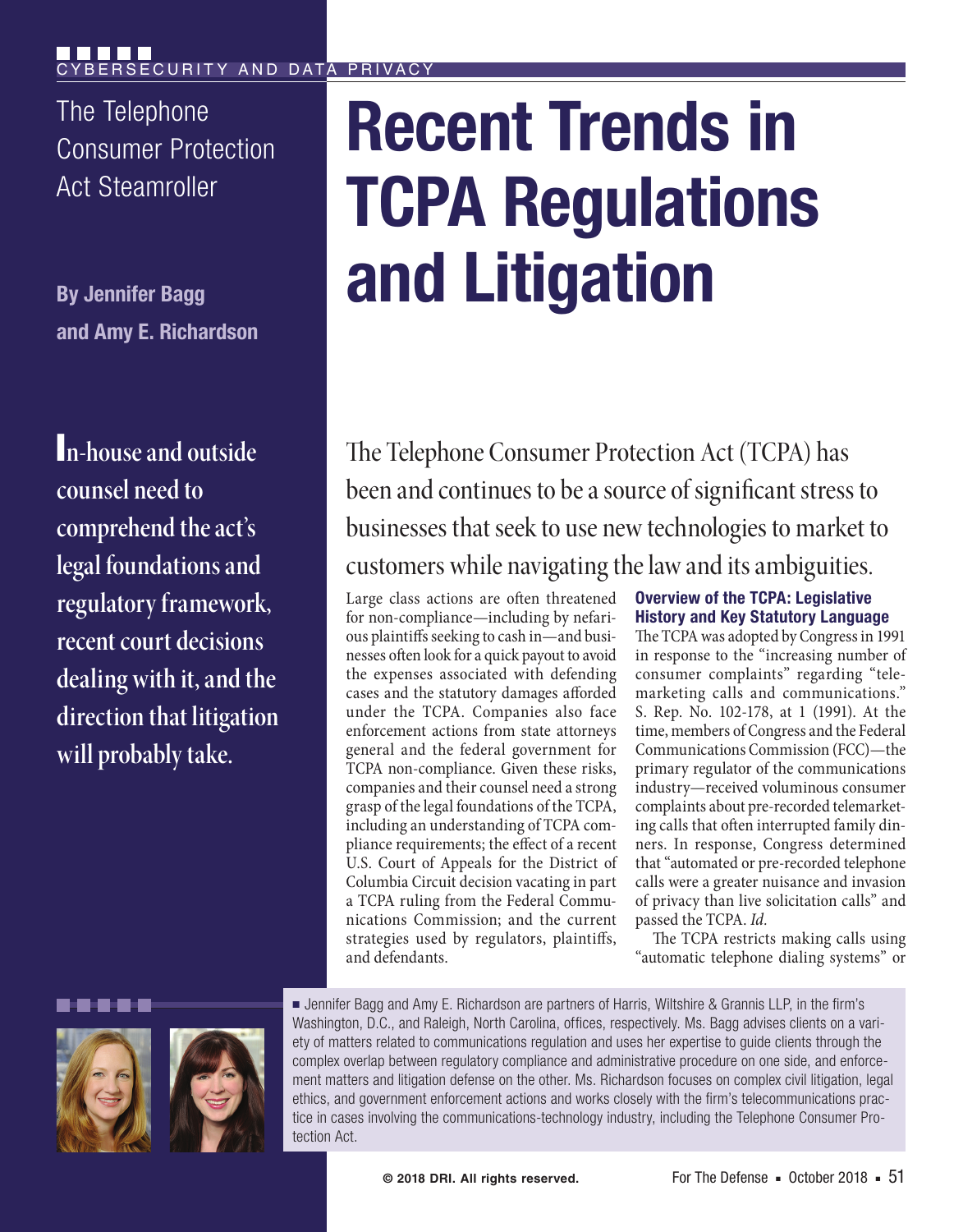artificial or prerecorded voice messages (often referred to as "robocalls") and sending advertisements to fax machines. 47 U.S.C. §227. The statute defines an automatic telephone dialing system (or ATDS) as "equipment which has the capacity" (1) to "store or produce telephone numbers to be called, using a random or sequential number generator" and (2) to "dial such

# .....

**No industry** has been left unscathed, with lawsuits affecting a wide variety of industries, such as banking, financial services, pharmacies, fitness services, retailers, medical device manufacturers, and communications providers.

numbers." 47 U.S.C. §227(a)(1)(A), (B). The FCC—the agency charged with implementing the TCPA via rules—later determined that a text is the same as a call for purposes of applying TCPA regulations. As a result, the TCPA prohibits calls and texts sent to a cellular number using an ATDS unless the call or text is an emergency, or the calling party has the consent of the called party. 47 U.S.C. §227 (b)(1)(A).

The TPCA also adopted a strict penalty system for violations—\$500 per violation or \$1,500 per violation in the case of a willful violation. There is no cap on the number of violations or the total remedy. While the TCPA covers numerous telemarketing issues such as fax advertisements and the Do Not Call list, this article focuses on the TCPA as applied to mobile marketing messages (*i.e.*, short message service, referred to as "SMS," or text messages), which have been the center of class actions around the country. Companies engaged in mobile marketing are now accustomed to the regular flurry of demand letters seeking a quick

payout and claims that have proceeded to litigation have resulted in class action settlements that range from \$6 million to upwards of \$70 million. No industry has been left unscathed, with lawsuits affecting a wide variety of industries, such as banking, financial services, pharmacies, fitness services, retailers, medical device manufacturers, and communications providers. While the large class actions are the newsmakers, companies must also remember that the FCC and state attorneys general can, and do, enforce the TCPA.

# **Text Messages Covered by the TCPA**

The TCPA was enacted to address voice calls, but courts and the FCC have found that it also applies to text messages. Text marketing messages are often sent via a short code. A short code, or short number, is a special shortened five or six digit telephone number that is used to send SMS (short message service, which are texts that include text only) and MMS (multimedia messaging service, which are texts that include pictures) messages to mobile phones.

CTIA, a trade association representing the wireless communications industry in the United States, is the short code administrator, which means they oversee the short code assignment and usage process. CTIA publishes the Short Code Compliance Handbook, and companies must comply with the rules and guidance in the handbook to enter into short code agreements with wireless carriers. Companies must also pay carriers to send the short codes over the carriers' networks. However, compliance with CTIA's Short Code Compliance Handbook does not equate to TCPA compliance or a complete defense in a TCPA lawsuit or enforcement action. Companies seeking to engage in mobile marketing via SMS or MMS often use a mobile marketing provider that acts as an intermediary and aggregator between the company and the carriers.

# **The FCC's Implementation of the TCPA**

Under the TCPA "[t]he [Federal Communications C]ommission shall prescribe regulations to implement the requirements of this subject."  $47$  U.S.C.  $$227(b)(2)$ . The FCC issued its first order implementing rules under the TCPA in 1992. 47 C.F.R.

§64.1200, *et seq.* Since 1992, the FCC has issued multiple rules and decisions to implement the TCPA. In 2003, the FCC issued an order that determined that the TCPA applied to texts. *See* Rules and Regulations Implementing the Telephone Consumer Protection Act, 18 FCC Rcd. 14014, 14115 ¶ 16 (2003). In 2012, the FCC issued an order in which it required companies to obtain "prior express written consent" to make an autodialed or prerecorded telemarketing call (or text) to a cell phone. *See* Rules and Regulations Implementing the Telephone Consumer Protection Act, 27 FCC Rcd. 1830, 1837 ¶ 18 (2012) (2012 order). In detail, it found that to obtain "prior express written consent" the following must happen:

- The agreement must be in writing;
- The agreement must bear the signature of the person who will receive the advertisement or telemarketing calls or texts;
- The language of the agreement must clearly authorize the seller to deliver or cause to be delivered ads or telemarketing messages via autodialed calls or robocalls or robotexts;
- The written agreement must include the telephone number to which the person signing authorizes advertisements or telemarketing messages to be delivered; and
- The written agreement must include a clear and conspicuous disclosure informing the person signing that (1) by executing the agreement, the person signing authorizes the seller to deliver or cause to be delivered ads or telemarketing messages via autodialed calls or robocalls or robotexts; and (2) the person signing the agreement is not required to sign the agreement (directly or indirectly) or agree to enter into such an agreement as a condition of purchasing any property, goods, or services.

The FCC's 2012 order also eliminated the established business relationship exception for landline calls, which meant that a company could no longer rely on an existing relationship with a customer if it wanted to use an autodialer or a pre-recorded voice call to reach a customer.

After the 2012 order, lawsuits continued to flourish, and the FCC received more complaints of TCPA violations than any other complaint. At the same time, the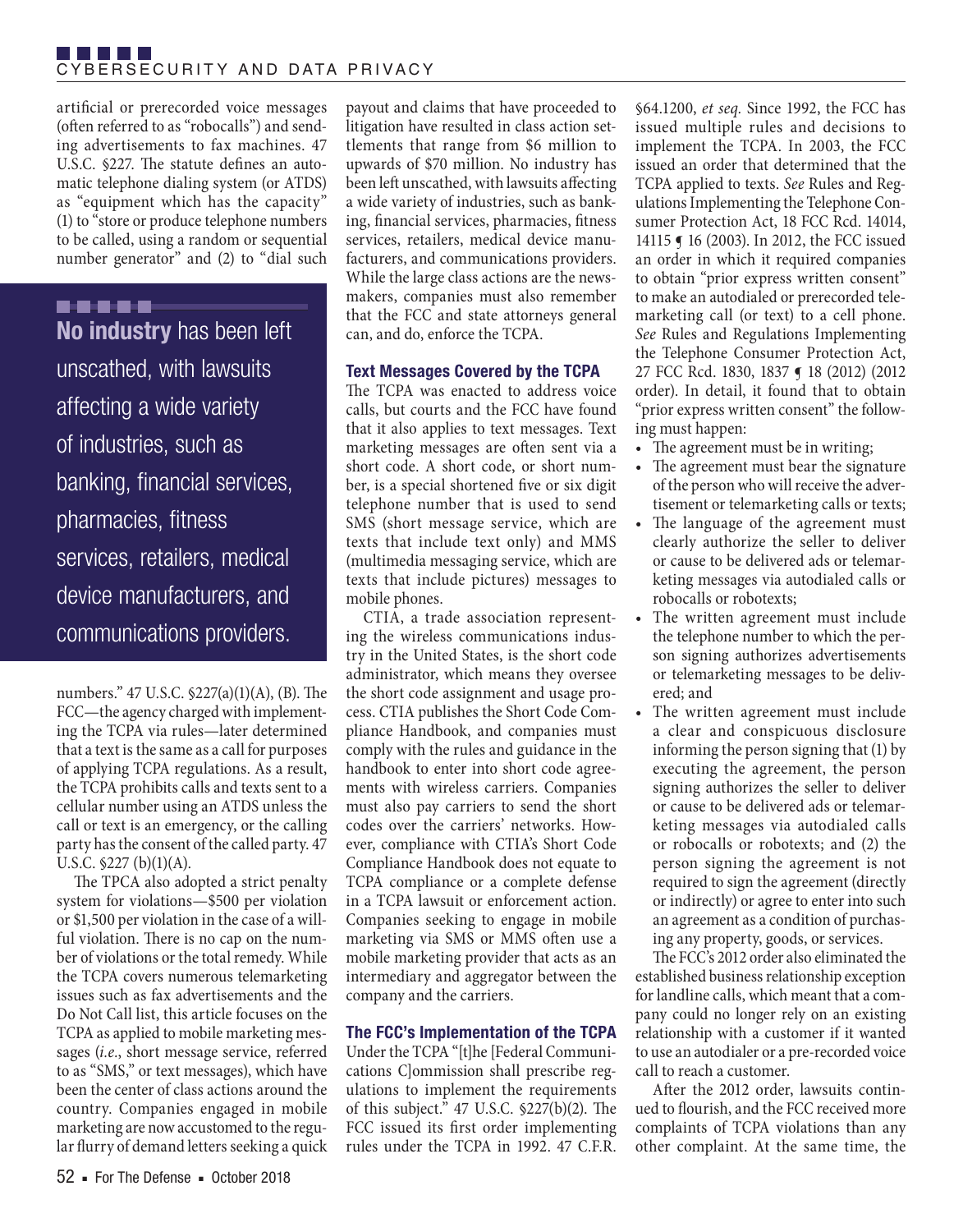industry sought clarity from the FCC on TCPA compliance issues that were giving rise to frequent lawsuits. In response, the FCC issued a lengthy order in 2015 that sought to address many TCPA-related issues and concerns. *See* In re Rules & Regulations Implementing the TCPA, 30 FCC Rcd. 7961, 8089 (2015) (omnibus order). Of particular importance to mobile marketing, the omnibus order (1) established that consumers have the right to revoke express consent that was previously provided using any reasonable means; (2) provided a limited, one-call "safe-harbor" for contacting phone numbers that have been reassigned to new consumers; (3) provided exemptions from the "prior express written consent" requirement for certain types of urgent calls and text messages; and (4) the clarified what qualified as an ATDS under the statutory definition.

After the 2015 omnibus order was issued, TCPA litigation dramatically increased. The TCPA "blossomed into a national cash cow for plaintiff's attorneys specializing in [such] disputes." *Bridgeview Health Care Ctr., Ltd. v. Clark*, 816 F.3d 935, 941 (7th Cir. 2016). In 2007, plaintiffs filed 14 TCPA cases. In the 17-month period before the 2015 omnibus order was issued, there were 2,127 TCPA cases filed. In the 17-month period after the 2015 FCC ruling, this number increased by 50 percent, to 3,121 cases. The overwhelming majority of the cases have included a claim for class action treatment.

Not surprisingly, the omnibus order proved controversial, and many companies and trade organizations appealed the decision. The U.S. Court of Appeals for the D.C. Circuit heard arguments in the case in October 2016 and considered three main issues: (1) the definition of autodialer; (2) consumer revocation of consent; and (3) reassigned numbers.

## **U.S. Court of Appeals for the D.C. Circuit Decision:** *ACA Int'l v. FCC*

On March 16, 2018, the U.S. Court of Appeals for the District of Columbia Circuit issued its opinion. *ACA Int'l v. Fed. Commc'ns Comm'n*, 885 F.3d 687 (D.C. Cir. 2018). The court's order struck down significant portions of the FCC's omnibus order rules regulating automatic telephone dialing systems. The court ultimately set aside

the FCC's definition of automatic telephone dialing system and its "one free call" rule for reassigned numbers, while upholding the commission's decisions regarding revocation of consent and exemptions for certain health-care calls.

# **Definition of Automatic Telephone Dialing System**

Under the TCPA, devices are autodialers if they "have the capacity" to "store or produce telephone numbers to be called, using a random or sequential number generator" and "to dial such numbers." 47 U.S.C. §227(a)(1). Dialing technology has changed since the TCPA was adopted in 1991, and the FCC has struggled to apply the statutory language defining terms to new calling systems. For example, most modern systems call numbers from preloaded lists, not randomly or sequentially generated numbers. In response to requests from the industry and a flood of TCPA lawsuits, the FCC attempted to clarify its definition of an autodialer in the 2015 omnibus order. The FCC determined that TCPA liability applies to any device that has the "potential functionality" or "future possibility" of performing autodialer functions—even if the device would have to be substantially modified to work that way, and even if the autodialer functions were not actually used. On appeal, the petitioners argued that the FCC's interpretation was at odds with the statutory language and so confusing and contradictory as to be no guidance at all.

The D.C. Circuit agreed, and focused its analysis on two questions: (1) when does a device have the "capacity" to perform the functions of an autodialer; and (2) what are those functions? First, the court concluded that the FCC's approach would transform virtually every ordinary smartphone into an autodialer, since they could be modified by an app, software, or new code to "store or produce telephone numbers to be called, using a random or sequential number generator." Such an "eye-popping sweep" was not, the court held, consistent with congressional intent.

Second, the court found that the FCC has been inconsistent—both in the 2015 omnibus order and previous decisions—about whether a device qualifies as an autodialer "only if it can generate random or sequential numbers to be dialed." Accordingly, the

court also set aside the FCC's interpretation of what functions a dialing system must have to qualify as an autodialer.

### **Reassigned Numbers**

The D.C. Circuit also struck down the FCC's approach to TCPA liability when a caller autodials or sends a prerecorded message to a number that has been reassigned. Specifically, it affects liability when a subscriber validly consented to receive calls

..... **Dialing technology** has changed since the TCPA was adopted in 1991, and the FCC has struggled to apply the statutory language defining terms to new calling systems.

from a given entity at a given number, the number was reassigned to someone different (because the former subscriber stopped using the number), and then the entity calls or texts the new subscriber without knowing of the reassignment. Under the TCPA, a caller may place an autodialed call to a phone number with "the prior express consent of the called party." 47 U.S.C. §227(b) (1)(A). In the 2015 omnibus order the FCC interpreted a "called party" to mean the person who actually receives a call, not the person who the caller intended to reach. This interpretation suggests that if a caller inadvertently autodials the incorrect person, the caller would violate the TCPA. In the case of mobile number reassignment, however, the FCC adopted a one-call safe harbor: a sender could place one autodialed or prerecorded voice call to the new subscriber without violating the TCPA. Any subsequent calls, however, would violate the TCPA, even if the caller did not know that the number had been reassigned.

The D.C. Circuit held that the FCC had failed to provide a "reasoned (and reason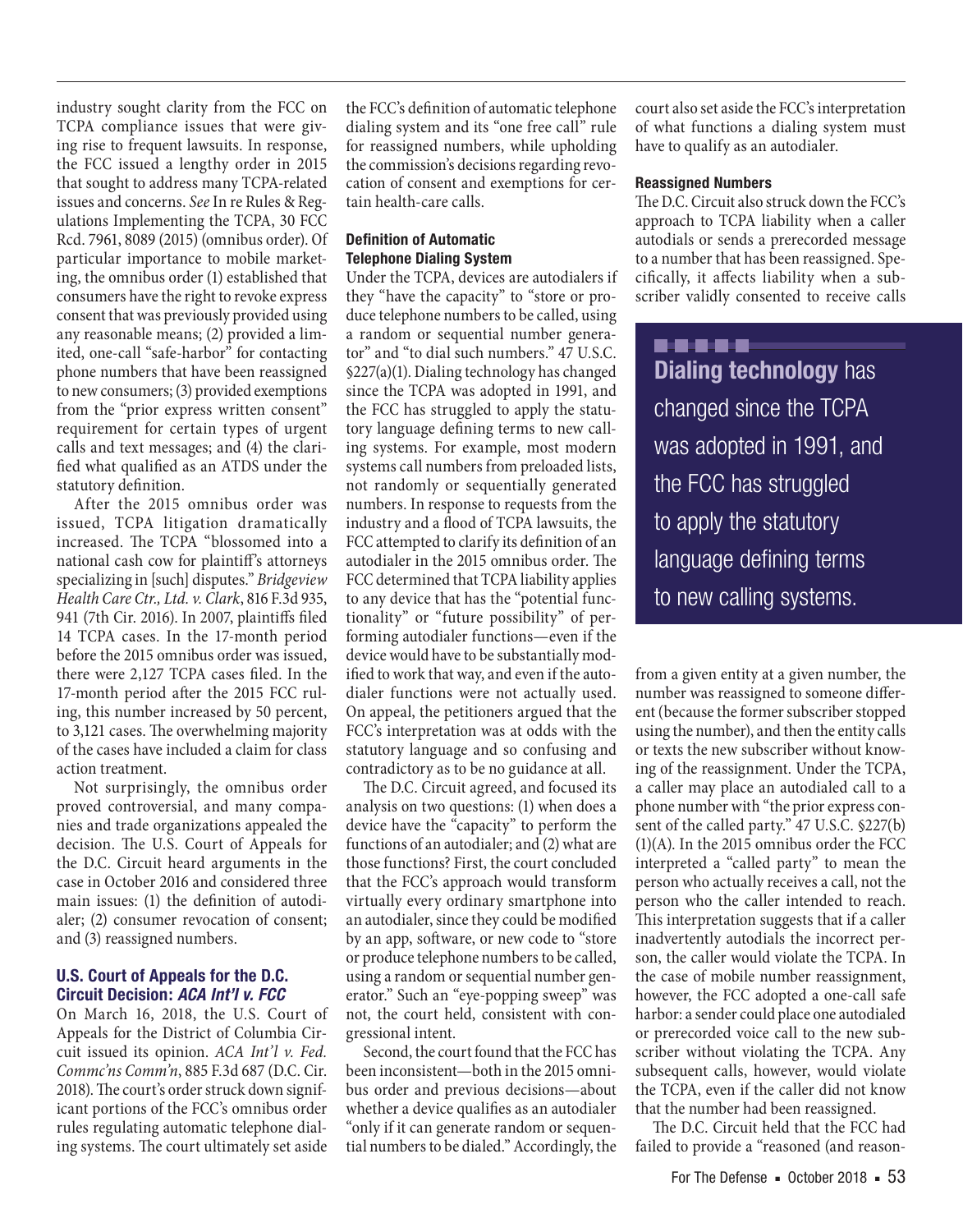able) explanation of why its safe harbor stopped at the seemingly arbitrary point of a single call or message." The FCC did not dispute that callers would not (and could not) learn of number reassignment during the course of a single call. According to the court, if callers should not be liable for inadvertently autodialing the wrong person, there is no logical reason to limit the

# .....

**Companies engaged** in or preparing for TCPA litigation should immediately consider how this new authority changes their arguments, including the threshold question of whether an autodialer was used.

safe harbor to a single call. Alternatively, if callers should be liable for inadvertently autodialing the wrong person, there is no logical reason to have a safe harbor at all. In the court's eyes, this was a contradiction that rendered the FCC's entire treatment of reassigned numbers (including the FCC's interpretation of "called party") arbitrary and capricious.

## **Revocation of Consent**

The D.C. Circuit upheld the FCC's conclusion that a called party may revoke his or her consent to receive autodialed or prerecorded voice calls and texts "at any time and through any reasonable means—orally or in writing—that clearly expresses a desire not to receive further messages." The court also upheld the FCC's ability to determine what was reasonable under "a totality of the circumstances."

Although the court ruled in favor of the FCC on this point, it provided guidance on how to apply the "totality of the circumstances" test in a way that will likely benefit callers. For example, the court explained that if callers make "available

54 ■ For The Defense ■ October 2018

clearly-defined and easy-to-use opt-out methods… any effort to sidestep the available methods in favor of idiosyncratic or imaginative revocation requests might well be seen as unreasonable." The court also held that "[n]othing in the Commission's order thus should be understood to speak to parties' ability to agree upon revocation procedures." In other words, under current FCC precedent, there is nothing to prevent a caller from binding a call recipient to a specific revocation procedure, as long as the procedure is included in a legally binding contract between the caller and call recipient.

# **Post-***ACA Int'l v. FCC***: What Now?**

While the D.C. Circuit's decision significantly curtails the FCC's broad interpretation of the TCPA, it also creates uncertainty in the near term. The D.C. Circuit's decision likely will not curb the significant increase in TCPA litigation. Indeed, plaintiffs have continued to file cases since the March 2018 decision. Companies engaged in or preparing for TCPA litigation should immediately consider how this new authority changes their arguments, including the threshold question of whether an autodialer was used. Cases that were stayed pending the D.C. Circuit's decision are active again, and both district and circuit courts alike have started to issue decisions based on the D.C. Circuit's decision. Without binding FCC authority, courts currently hearing TCPA cases have more freedom to interpret the statute—and are reaching conflicting decisions on hotly contested issues, including the authority that should apply to determining whether a device qualifies as autodialer. *See, e.g., Ammons v. Ally Fin*., No. 3:17-cv-00505, 2018 U.S. Dist. Lexis 108588 (M.D. Tenn. June 27, 2018) (finding that the defendants used an autodialer based on FCC the precedent existing before 2015); *Herrick v. GoDaddy.com*, 312 F.Supp.3d 792, 801 (D. Ariz. 2018) (finding that the plaintiff failed to allege sufficiently that the defendant used an autodialer); *Marshall v. CBE Grp., Inc.*, No. 216-CV-02406-GMN-NJK, 2018 WL 1567852, at \*7 (D. Nev. Mar. 30, 2018) (finding that the plaintiff could not "rely on the FCC's definition of an ATDS to the extent [sic] it includes systems that cannot be programmed to dial random or sequential numbers, as is the case with some predictive dialers…." because "the D.C. Circuit explicitly rejected this 'expansive' interpretation of the TCPA, particularly as that definition pertained to systems that may not, in fact, have the capacity to dial randomly or sequentially").

The Third Circuit recently issued a decision applying the D.C. Circuit's decision in *ACA Int'l v. FCC*. The Third Circuit granted summary judgment in favor of the defendant, Yahoo. *Dominguez v. Yahoo, Inc.*, 894 f.3d 116 (3d Cir. 2018). The court found that that Yahoo's email SMS service was not an ATDS because it did not have the "present capacity to function as an autodialer." In the case, plaintiff Bill Dominguez filed suit against Yahoo alleging that it violated the TCPA by sending thousands of text messages to his cellular phone without his prior express consent. Specifically, Dominguez received a text message from Yahoo each time the previous owner of the number received an email sent to his Yahoo email account.

In light of the decision in *ACA Int'l*, the Third Circuit held that it would "interpret the statutory definition of an autodialer as [it] did prior to the issuance of 2015 Declaratory Ruling." The Third Circuit analyzed "whether [Dominguez] provided evidence to show that the Email SMS Service had the present capacity to function as an autodialer." The court, as part of its analysis, reviewed multiple expert reports on Yahoo's email SMS service and held that Dominguez could "not point to any evidence that create[d] a genuine dispute of fact as to whether the Email SMS Service had the present capacity to function as an autodialer by generating random or sequential telephone numbers and dialing those numbers." The service only sent messages to numbers that were "individually and manually inputted into its system by a user." Therefore, the Third Circuit reasoned, the text system was not an ATDS.

The Second Circuit also recently overturned a district court decision because it applied the wrong standard for autodialer in a TCPA case, but unlike the Third Circuit, remanded the factual analysis of whether the equipment used in the case was an autodialer to the district court. *King v. Time Warner Cable Inc*., 894 F.3d 473 (2d Cir. 2018). The Second Circuit in *King* wrote,

we agree with [*ACA*] that the term 'capacity' [in §227(a)(1)] is best under